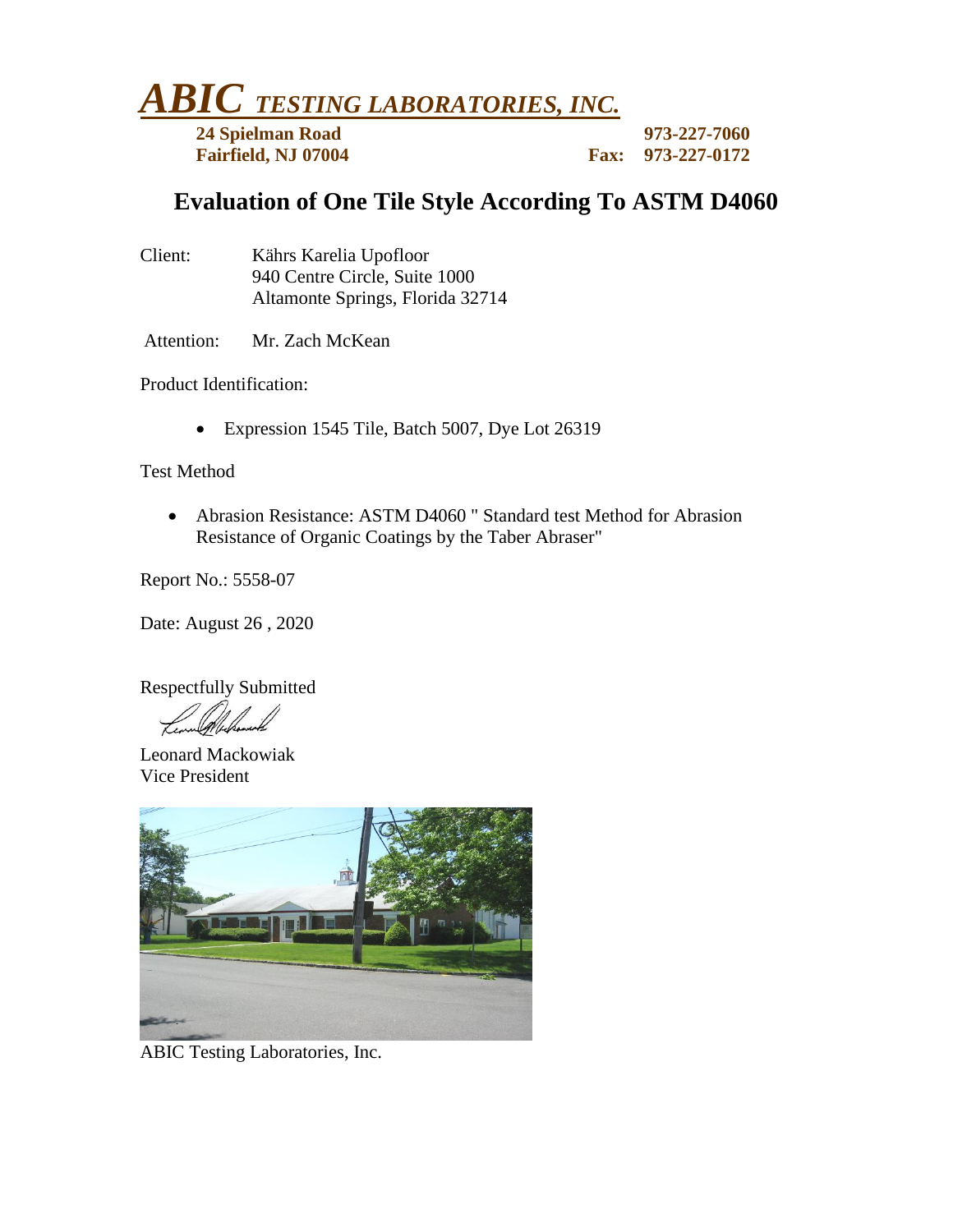# **Table of Contents**

Page No.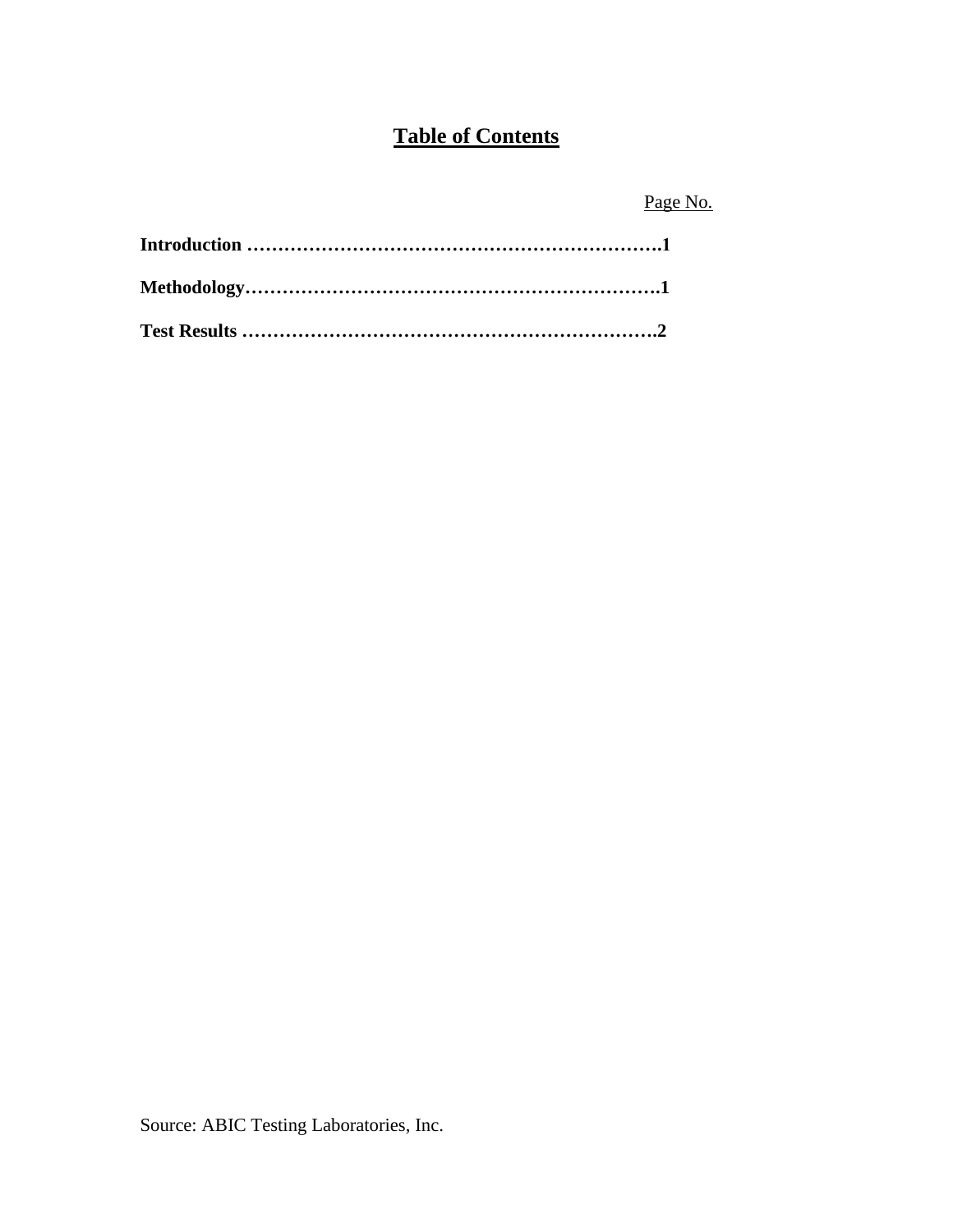Kährs Karelia Upofloor Project No 5558-07 August 26, 2020 Page 1

#### **Introduction**

ABIC Testing Laboratories, Inc was authorized to test the following submitted floor tile style:

• Expression 1545 Tile, Batch 5007, Dye Lot 26319

The tile style was tested according to the following test method:

• Abrasion Resistance: ASTM D4060 " Standard Test Method for Abrasion Resistance of Organic Coatings by the Taber Abraser"

### **Methodology**

The tile was tested to the following test method;

• Abrasion Resistance: ASTM D4060 " Standard test Method for Abrasion Resistance of Organic Coatings by the Taber Abraser"

Abrasion Resistance: ASTM D4060: Brief description of test procedure

- Samples are conditioned for a minimum of 24 hours at  $73.4^{\circ}$ F  $\pm$  1.8°F and 50% relative humidity on a flat surface
- Five samples measuring approximately 4 in x 4 in. were cut from the submitted tiles
- One sample at a time are placed on the Taber Abraser turn table
- Test conditions were as follows for each individual cut tile sample
	- 1. Test Wheels: CS-17
	- 2. Weight Load: 1000 grams per each machine arm
	- 3. Test Cycles: 1000
- Each sample is weight to the nearest 0.1 milligram before the test is started
- After 1000 cycles sample re weighted to the nearest 0.1 milligram
- Weight loss is calculated and expressed to the nearest 0.01 grams
- Repeat the same procedure for four additional samples
- Average the results and report this value for weight loss by this test method